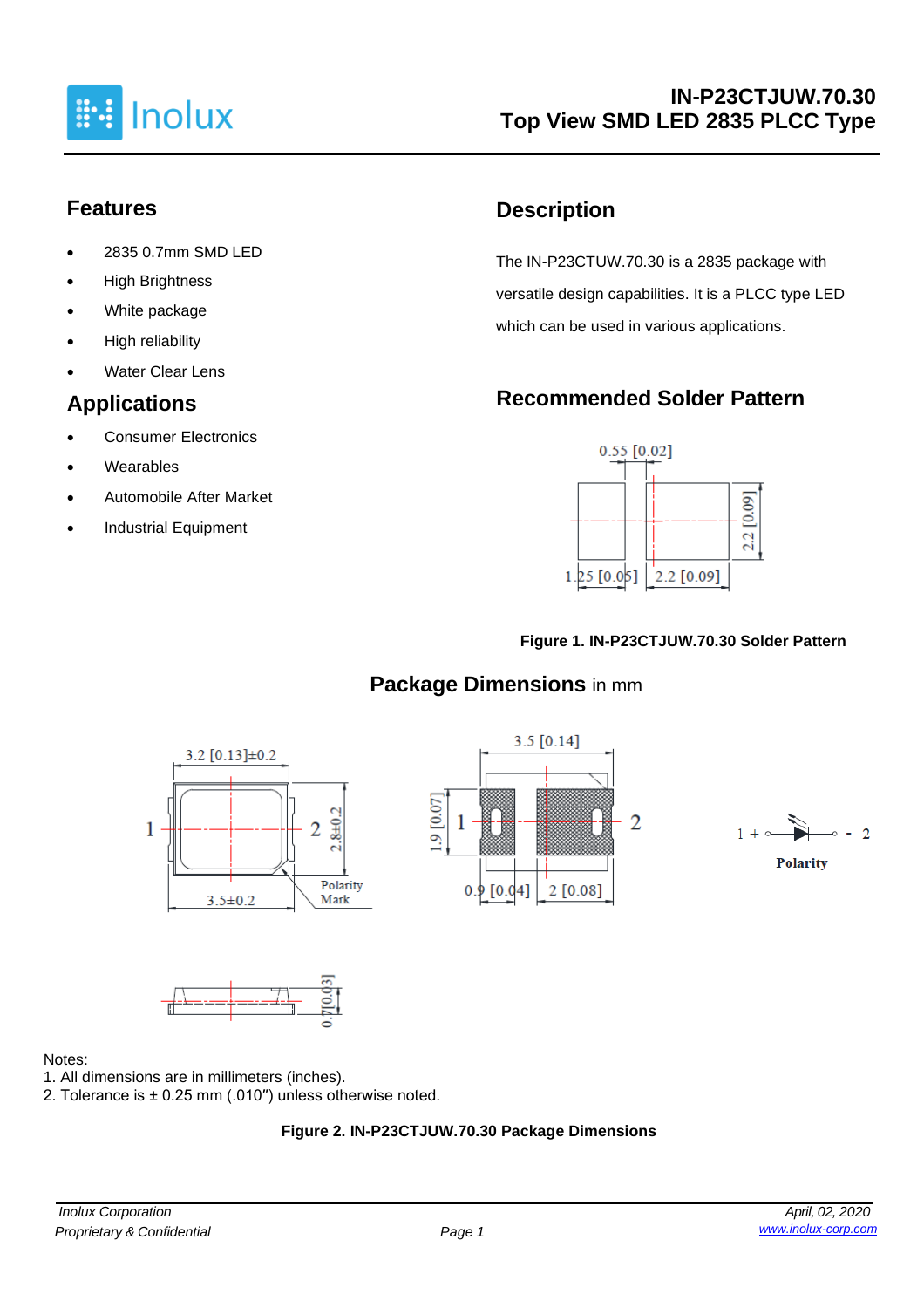

## **Absolute Maximum Rating at 25<sup>o</sup>C** (Note 1)

| <b>Product</b>           | <b>Color</b> | $\mid$ Emission $\mid$ P $_{\sf d}$ (mW) $\mid$ I <sub>F</sub> (mA) $\mid$ I <sub>FP</sub> * (mA) $\mid$ V <sub>R</sub> (V) $\mid$ |    |     | $\mathsf{Top}$ (°C) | Tsт (°C)    |  |
|--------------------------|--------------|------------------------------------------------------------------------------------------------------------------------------------|----|-----|---------------------|-------------|--|
| <b>IN-P23CTJUW.70.30</b> | White        | 0.2                                                                                                                                | 60 | 100 | -40ºC~+80ºC         | -40°C~+85°C |  |

# **Notes**

1. Derate linearly as shown in derating curve.<br>2. Duty Factor = 10%, Frequency = 1 kHz

Duty Factor = 10%, Frequency = 1 kHz

### **Electrical Characteristics** *<sup>T</sup><sup>A</sup> <sup>=</sup> 25°C* (Note 1)

| <b>Parameters</b>               | <b>Symbol</b> | Min.          | Typ.      | Max. | <b>Unit</b> | <b>Test Condition</b> |
|---------------------------------|---------------|---------------|-----------|------|-------------|-----------------------|
| <b>Luminous Flux</b>            | IV            | 20            |           | 24   | Im          | $IF=60mA$             |
| <b>Viewing Angle</b>            | 201/2         | ---           | 120       | ---  | Deg         | IF=60mA               |
| <b>Chromaticity Coordinates</b> | Cx/Cy         | $\frac{1}{2}$ | 0.43/0.40 | ---  |             | IF=60mA               |
| <b>Color Temperature</b>        | <b>CCT</b>    | 2600          | 3000      | 3800 | K           | $IF=60mA$             |
| <b>Color Rendering Index</b>    | <b>CRI</b>    | 70            |           |      | Ra          | IF=60mA               |
| <b>Forward Voltage</b>          | <b>VF</b>     | 2.8           | 3.2       | 3.6  | V           | $IF=60mA$             |
| <b>Reverse Current</b>          | <b>I</b> R    |               |           | 10   | μA          | $V_R = 5V$            |

#### **Notes**

1. Luminous intensity is measured with a light sensor and filter combination that approximates the CIE eye-response curve.<br>2. 201/2 is the o-axis angle where the luminous intensity is  $1/2$  the peak intensity

2. 2θ1/2 is the o -axis angle where the luminous intensity is 1⁄2 the peak intensity

3. The dominant wavelength (λd) is derived from the CIE chromaticity diagram and represents the single wavelength which defines the color of the device.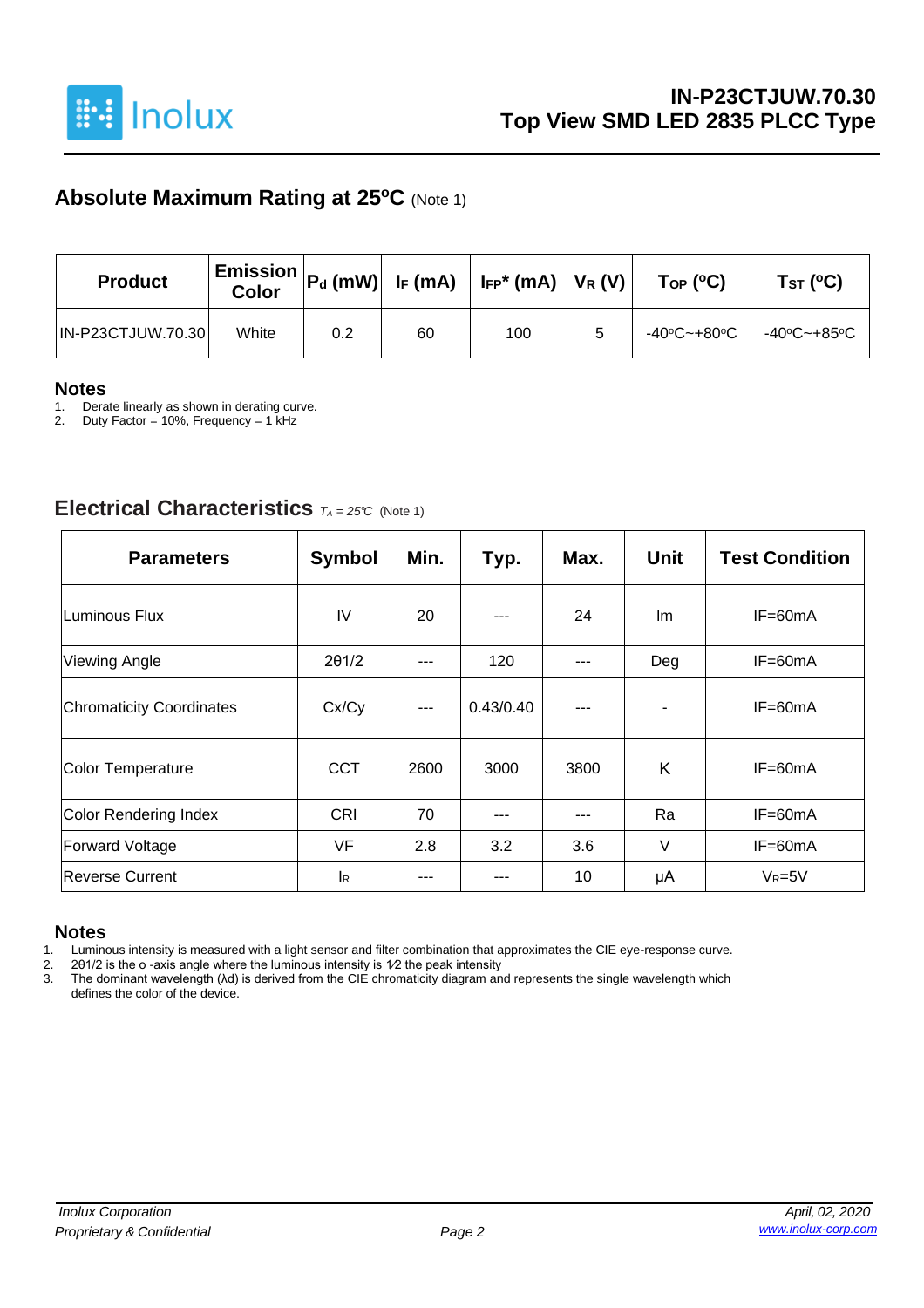

## **IN-P23CTJUW.70.30 Top View SMD LED 2835 PLCC Type**

# **Chromaticity Bin : Typ. CCT 3000K**

#### **Chromaticity Coordinates Specifications for Bin Rank:**

| <b>Bin Code</b> | Left x | Left y | Top x | Top y | Right x | Right y | <b>Bottom</b><br>x | <b>Bottom</b><br>у |
|-----------------|--------|--------|-------|-------|---------|---------|--------------------|--------------------|
| $H1-2$          | 0.392  | 0.394  | 0.402 | 0.399 | 0.407   | 0.413   | 0.396              | 0.408              |
| $H2-2$          | 0.388  | 0.381  | 0.397 | 0.386 | 0.402   | 0.399   | 0.392              | 0.394              |
| $H3-2$          | 0.384  | 0.367  | 0.393 | 0.372 | 0.397   | 0.386   | 0.388              | 0.381              |
| $H4-2$          | 0.380  | 0.354  | 0.388 | 0.358 | 0.393   | 0.372   | 0.384              | 0.367              |
| $H1-3$          | 0.402  | 0.399  | 0.412 | 0.403 | 0.418   | 0.419   | 0.407              | 0.413              |
| $H2-3$          | 0.397  | 0.386  | 0.407 | 0.390 | 0.412   | 0.403   | 0.402              | 0.399              |
| $H3-3$          | 0.393  | 0.372  | 0.402 | 0.376 | 0.407   | 0.390   | 0.397              | 0.386              |
| $H4-3$          | 0.388  | 0.358  | 0.397 | 0.362 | 0.402   | 0.376   | 0.393              | 0.372              |
| $H1-4$          | 0.412  | 0.403  | 0.425 | 0.410 | 0.432   | 0.426   | 0.418              | 0.419              |
| $H2-4$          | 0.407  | 0.390  | 0.419 | 0.396 | 0.425   | 0.410   | 0.412              | 0.403              |
| $H3-4$          | 0.402  | 0.376  | 0.413 | 0.382 | 0.419   | 0.396   | 0.407              | 0.390              |
| $H4-4$          | 0.397  | 0.362  | 0.407 | 0.368 | 0.413   | 0.382   | 0.402              | 0.376              |
| $I1-1$          | 0.425  | 0.410  | 0.431 | 0.412 | 0.438   | 0.428   | 0.432              | 0.426              |
| $I2-1$          | 0.419  | 0.396  | 0.424 | 0.398 | 0.431   | 0.412   | 0.425              | 0.410              |
| $I3-1$          | 0.413  | 0.382  | 0.418 | 0.384 | 0.424   | 0.398   | 0.419              | 0.396              |
| $I4-1$          | 0.407  | 0.368  | 0.412 | 0.370 | 0.418   | 0.384   | 0.413              | 0.382              |
| $I1-2$          | 0.431  | 0.412  | 0.437 | 0.414 | 0.445   | 0.430   | 0.438              | 0.428              |
| $I2 - 2$        | 0.424  | 0.398  | 0.430 | 0.400 | 0.437   | 0.414   | 0.431              | 0.412              |
| $I3-2$          | 0.418  | 0.384  | 0.423 | 0.385 | 0.430   | 0.400   | 0.424              | 0.398              |
| $I4-2$          | 0.412  | 0.370  | 0.417 | 0.372 | 0.423   | 0.385   | 0.418              | 0.384              |
| $I1-3$          | 0.437  | 0.414  | 0.444 | 0.416 | 0.452   | 0.432   | 0.445              | 0.430              |
| $I2 - 3$        | 0.430  | 0.400  | 0.437 | 0.402 | 0.444   | 0.416   | 0.437              | 0.414              |
| $I3-3$          | 0.423  | 0.385  | 0.430 | 0.387 | 0.437   | 0.402   | 0.430              | 0.400              |
| $I4-3$          | 0.417  | 0.372  | 0.423 | 0.374 | 0.430   | 0.387   | 0.423              | 0.385              |
| $I1-4$          | 0.444  | 0.416  | 0.451 | 0.418 | 0.459   | 0.434   | 0.452              | 0.432              |
| $I2-4$          | 0.437  | 0.402  | 0.444 | 0.404 | 0.451   | 0.418   | 0.444              | 0.416              |
| $I3-4$          | 0.430  | 0.387  | 0.436 | 0.389 | 0.444   | 0.404   | 0.437              | 0.402              |
| $I4-4$          | 0.423  | 0.374  | 0.429 | 0.376 | 0.436   | 0.389   | 0.430              | 0.387              |
| $I1-5$          | 0.451  | 0.418  | 0.460 | 0.421 | 0.468   | 0.436   | 0.459              | 0.434              |
| $I2-5$          | 0.444  | 0.404  | 0.452 | 0.407 | 0.460   | 0.421   | 0.451              | 0.418              |
| $I3 - 5$        | 0.436  | 0.389  | 0.444 | 0.392 | 0.452   | 0.407   | 0.444              | 0.404              |
| $I4-5$          | 0.429  | 0.376  | 0.436 | 0.378 | 0.444   | 0.392   | 0.436              | 0.389              |
| $J1-1$          | 0.460  | 0.421  | 0.466 | 0.422 | 0.475   | 0.437   | 0.468              | 0.436              |
| $J2-1$          | 0.452  | 0.407  | 0.458 | 0.408 | 0.466   | 0.422   | 0.460              | 0.421              |
| $J3-1$          | 0.444  | 0.392  | 0.449 | 0.393 | 0.458   | 0.408   | 0.452              | 0.407              |
| $J4-1$          | 0.436  | 0.378  | 0.441 | 0.379 | 0.449   | 0.393   | 0.444              | 0.392              |
| $J1-2$          | 0.466  | 0.422  | 0.475 | 0.424 | 0.484   | 0.439   | 0.475              | 0.437              |
| $J2-2$          | 0.458  | 0.408  | 0.467 | 0.410 | 0.475   | 0.424   | 0.466              | 0.422              |
| $J3-2$          | 0.449  | 0.393  | 0.458 | 0.395 | 0.467   | 0.410   | 0.458              | 0.408              |
| $J4-2$          | 0.441  | 0.379  | 0.449 | 0.381 | 0.458   | 0.395   | 0.449              | 0.393              |
| $J1-3$          | 0.475  | 0.424  | 0.483 | 0.425 | 0.493   | 0.440   | 0.484              | 0.439              |
| $J2-3$          | 0.467  | 0.410  | 0.475 | 0.412 | 0.483   | 0.425   | 0.475              | 0.424              |
| $J3-3$          | 0.458  | 0.395  | 0.465 | 0.397 | 0.475   | 0.412   | 0.467              | 0.410              |
| $J4-3$          | 0.449  | 0.381  | 0.456 | 0.383 | 0.465   | 0.397   | 0.458              | 0.395              |
| $J1-4$          | 0.483  | 0.425  | 0.493 | 0.427 | 0.503   | 0.442   | 0.493              | 0.440              |
| $J2-4$          | 0.475  | 0.412  | 0.484 | 0.414 | 0.493   | 0.427   | 0.483              | 0.425              |
| $J3-4$          | 0.465  | 0.397  | 0.474 | 0.399 | 0.484   | 0.414   | 0.475              | 0.412              |
| $J4-4$          | 0.456  | 0.383  | 0.465 | 0.385 | 0.474   | 0.399   | 0.465              | 0.397              |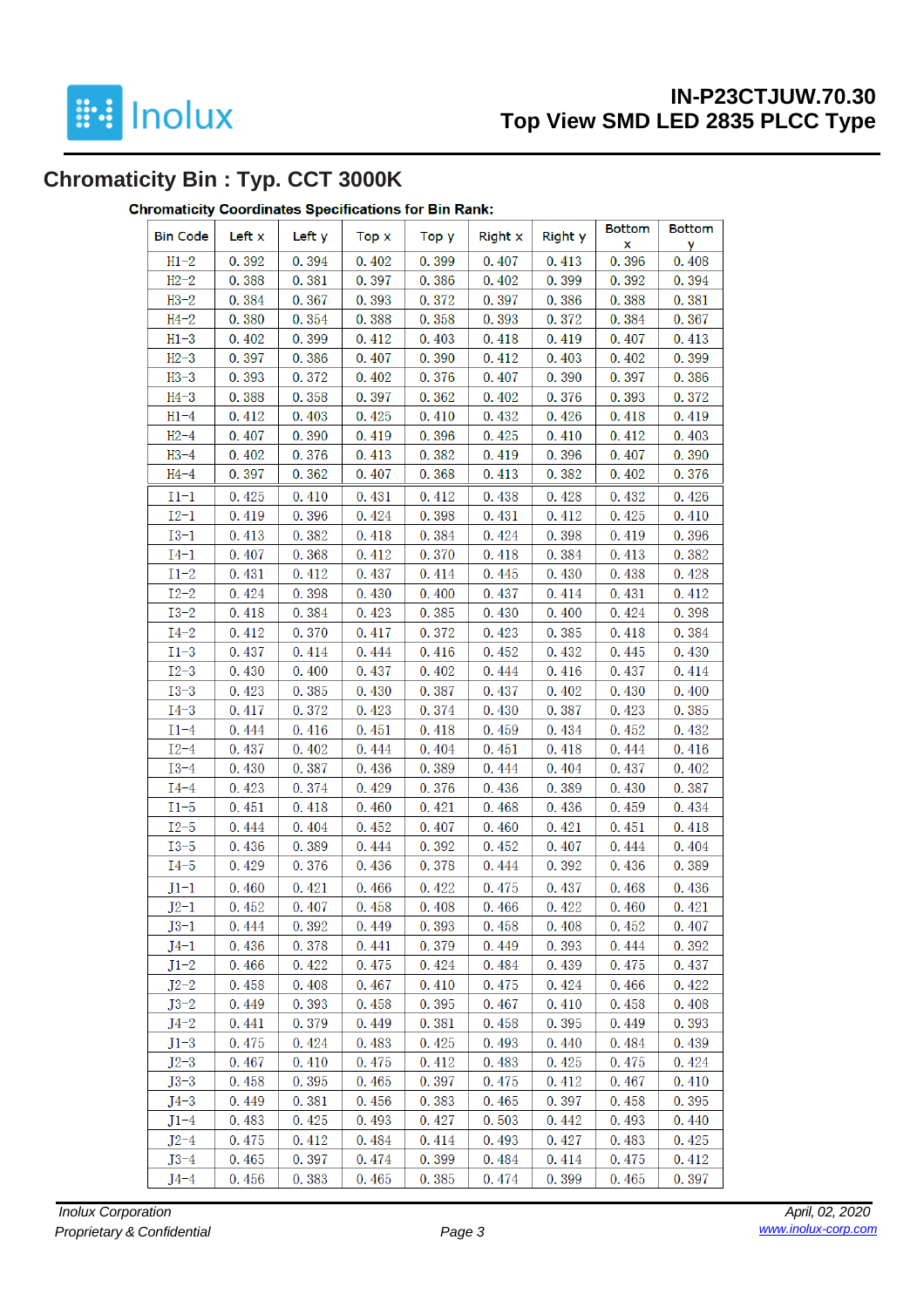



#### **ESD Precaution**

ATTENTION: Electrostatic Discharge (ESD) protection



The symbol above denotes that ESD precaution is needed. ESD protection for GaP and AlGaAs based chips is necessary even though they are relatively safe in the presence of low static-electric discharge. Parts built with AlInGaP, GaN, or/and InGaN based chips are STATIC SENSITIVE devices. ESD precaution must be taken during design and assembly.

If manual work or processing is needed, please ensure the device is adequately protected from ESD during the process.

Please be advised that normal static precautions should be taken in the handling and assembly of this device to prevent damage or degradation which may be induced by electrostatic discharge (ESD).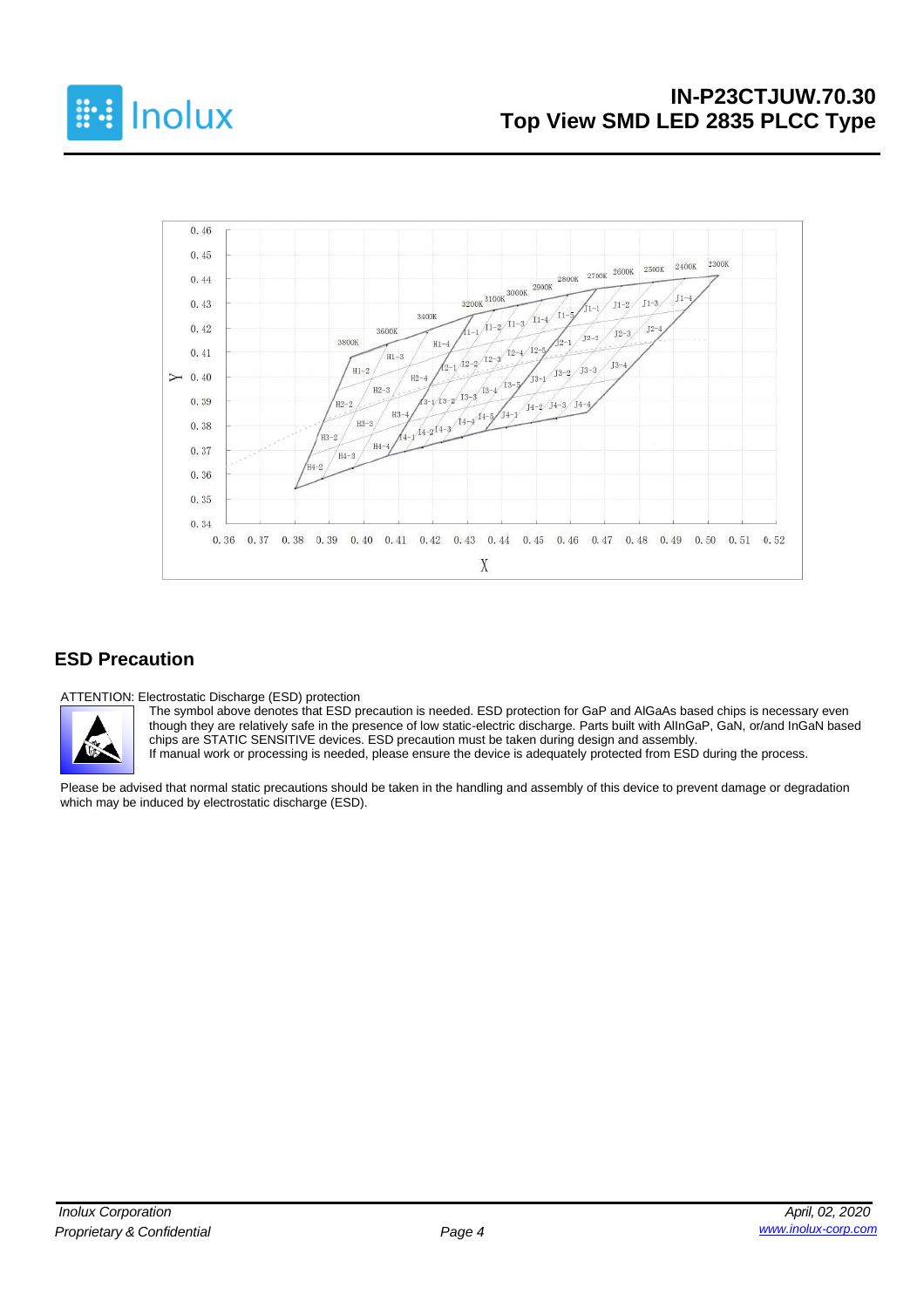

## **IN-P23CTJUW.70.30 Top View SMD LED 2835 PLCC Type**

## **Typical Characteristic Curves**



Forward Current Derating Curve





Luminous Intensity & Forward Current



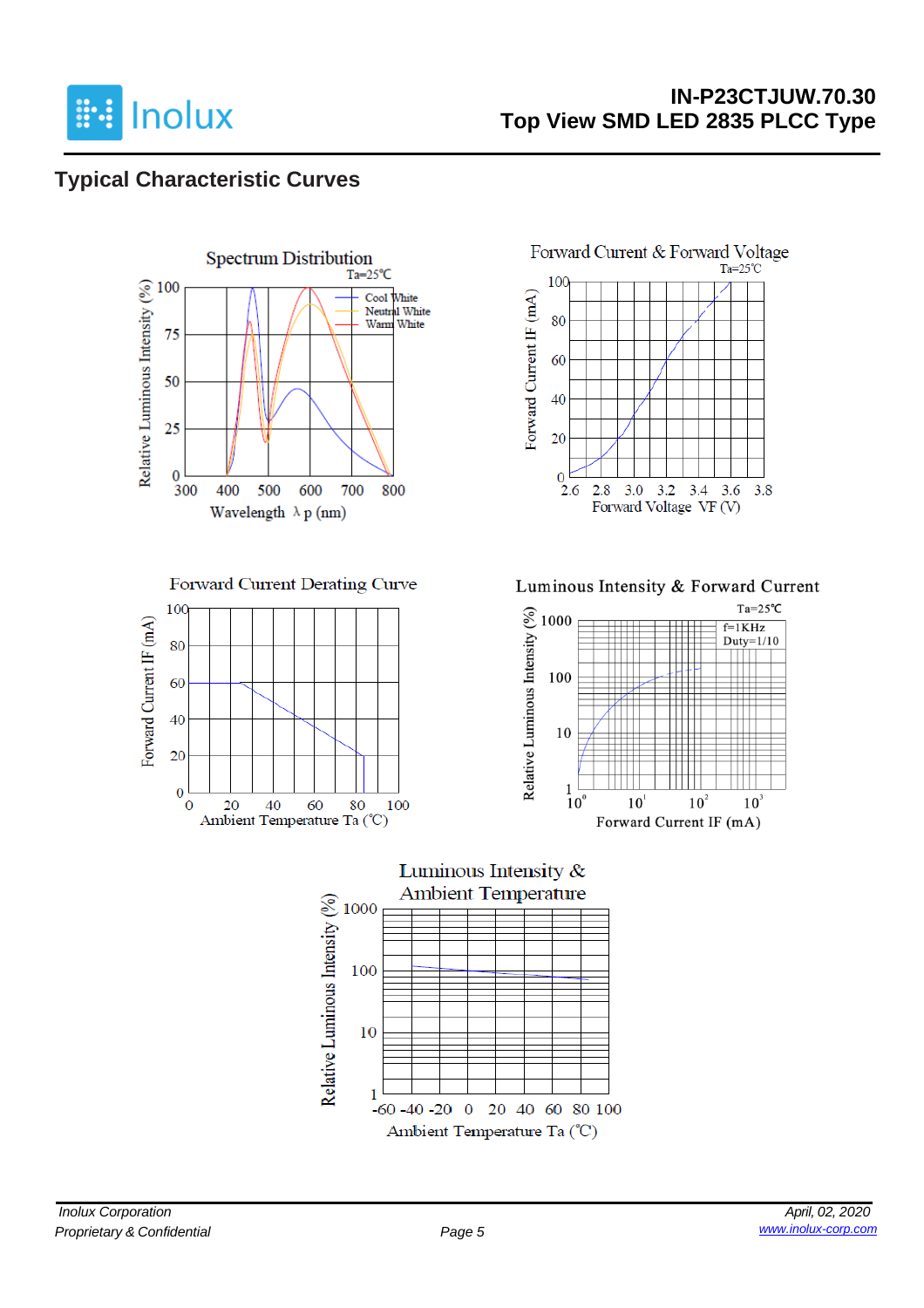

# **Typical Characteristic Curves – Radiation Pattern**



## **Ordering Information**

| Product           | <b>Emission Color</b> | <b>Test Current</b><br>$I_F$ (mA) | Luminous Flux<br>$I_V$ (lm)<br>'Typ.) | Forward<br>Voltage<br>$V_F(V)$<br>'Тур.) | Orderable<br>Part Number |
|-------------------|-----------------------|-----------------------------------|---------------------------------------|------------------------------------------|--------------------------|
| IN-P23CTJUW.70.30 | White                 | 60                                | 21                                    | 3.2                                      | IN-P23CTJUW.70.30        |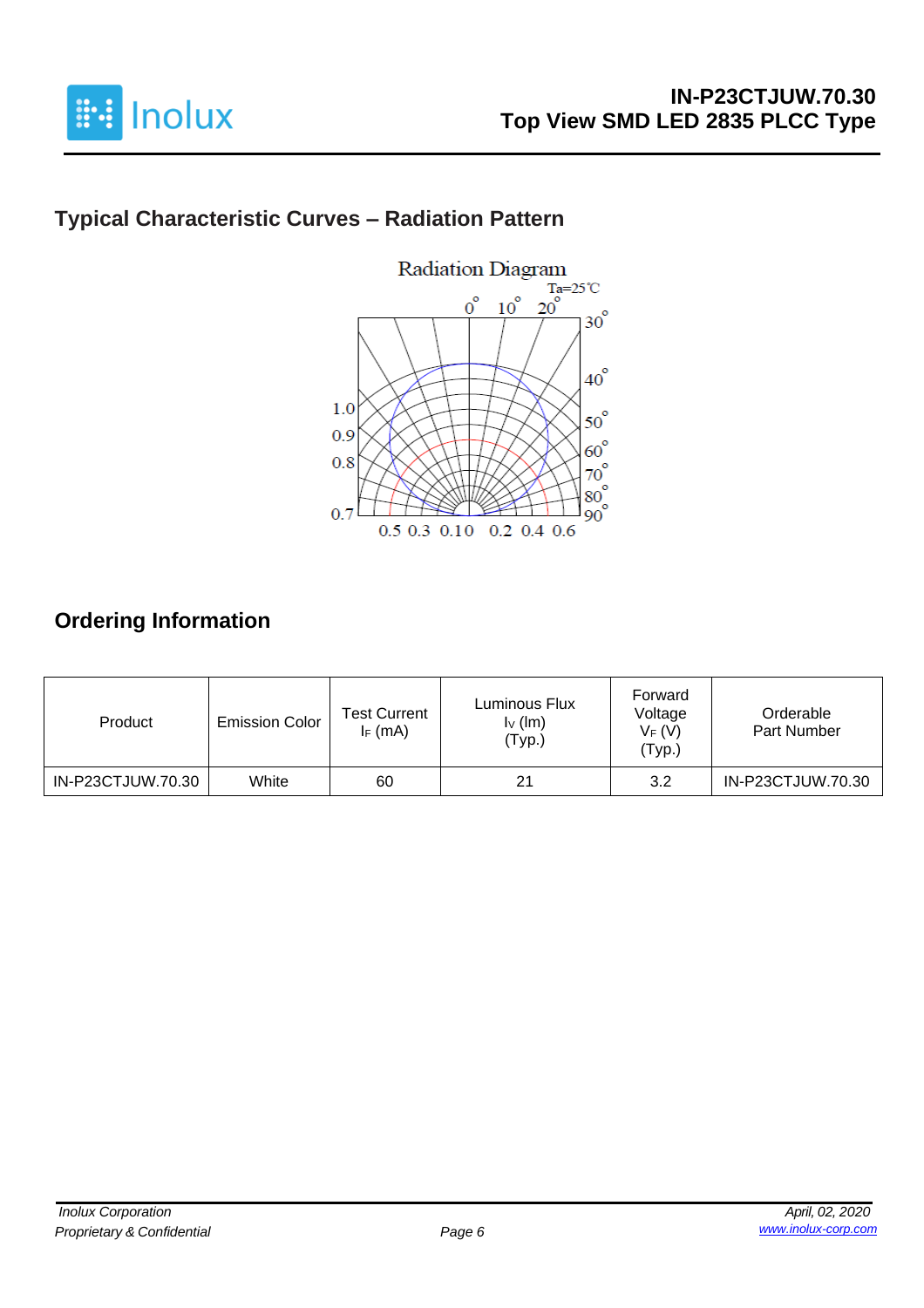

# **Label Specifications**



### **Inolux P/N:**

| N             | P                     | $\overline{2}$ | 3       | C                   | T                  |          | U                 | W              | ٠       | 70         | $\bullet$ | 30         | $\overline{\phantom{0}}$ | $X$ $X$ $X$ $X$         |
|---------------|-----------------------|----------------|---------|---------------------|--------------------|----------|-------------------|----------------|---------|------------|-----------|------------|--------------------------|-------------------------|
|               | Material              |                | Package | Variation           | Orientation        | Current  | Lens              | Color          | $\cdot$ | <b>CRI</b> | $\bullet$ | <b>CCT</b> |                          | Customized<br>Stamp-off |
| Inolux<br>SMD | $P = P L C C$<br>Type |                |         | 23C=PLCC2 2835 Slug | $T = Top$<br>Mount | $J=60mA$ | $U =$<br>Diffused | $W =$<br>White | $\cdot$ | 70=CRI 70  |           | 30=3000K   |                          |                         |

#### **Lot No.:**

| -        | ∸ |                     |  | 01    | 2Δ   | 001    |  |
|----------|---|---------------------|--|-------|------|--------|--|
| Internal |   |                     |  |       |      |        |  |
| Tracker  |   | Year (2018, 2019, ) |  | Month | Date | Serial |  |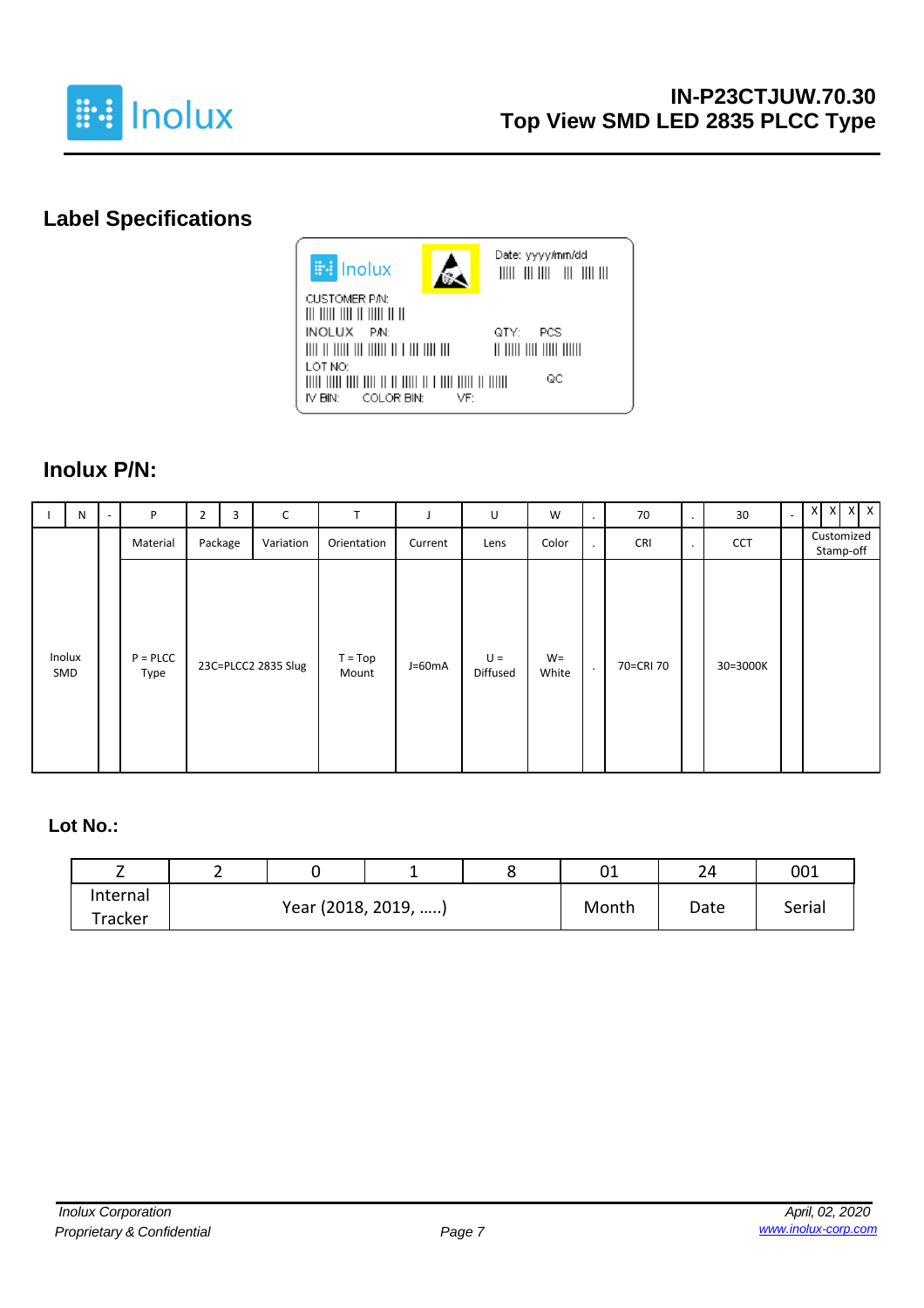

## **Packaging Information: 4000pcs Per Reel**

## Tape Dimension



## Reel Dimension



Unit: mm Tolerance:  $\pm$  0.25mm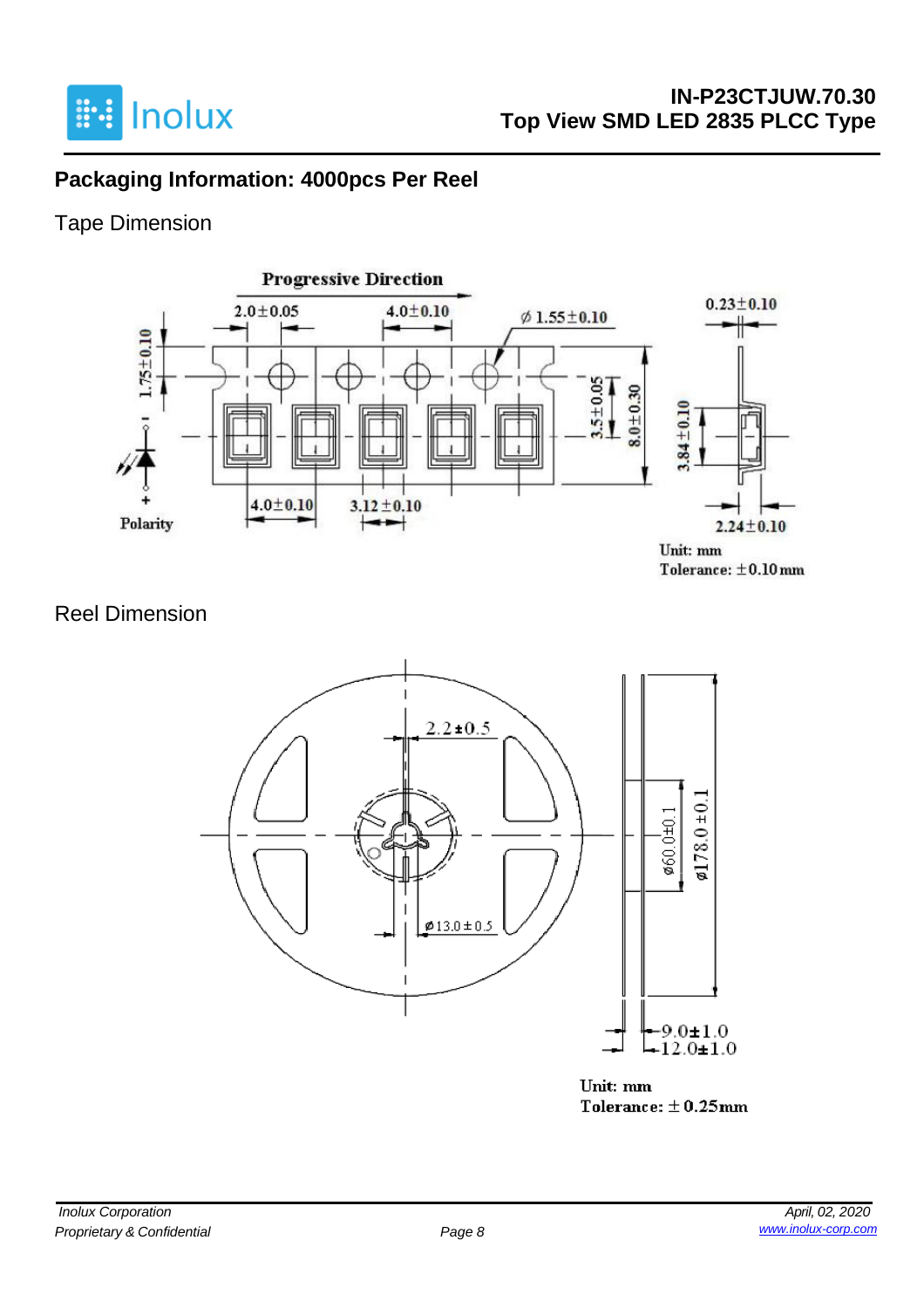

## **IN-P23CTJUW.70.30 Top View SMD LED 2835 PLCC Type**

# Packing Dimension



5 boxes per carton are available depending on shipment quantity.

|              | <b>Specification</b> | Material                         | <b>Quantity</b>      |
|--------------|----------------------|----------------------------------|----------------------|
| Carrier tape | Per EIA 481-1A specs | Conductive black tape            | $ 4000$ pcs per reel |
| Reel         | Per EIA 481-1A specs | Conductive black                 |                      |
| Label        | <b>IN</b> standard   | Paper                            |                      |
| Packing bag  | 220x240mm            | Aluminum laminated bag/no-zipper | One reel per bag     |
| Carton       | <b>IN</b> standard   | Paper                            | Non-specified        |

Others:

Each immediate box consists of 5 reels. The 5 reels may not necessarily have the same lot number or the same bin combinations of Iv,  $\lambda_D$  and Vf. Each reel has a label identifying its specification; the immediate box consists of a product label as well.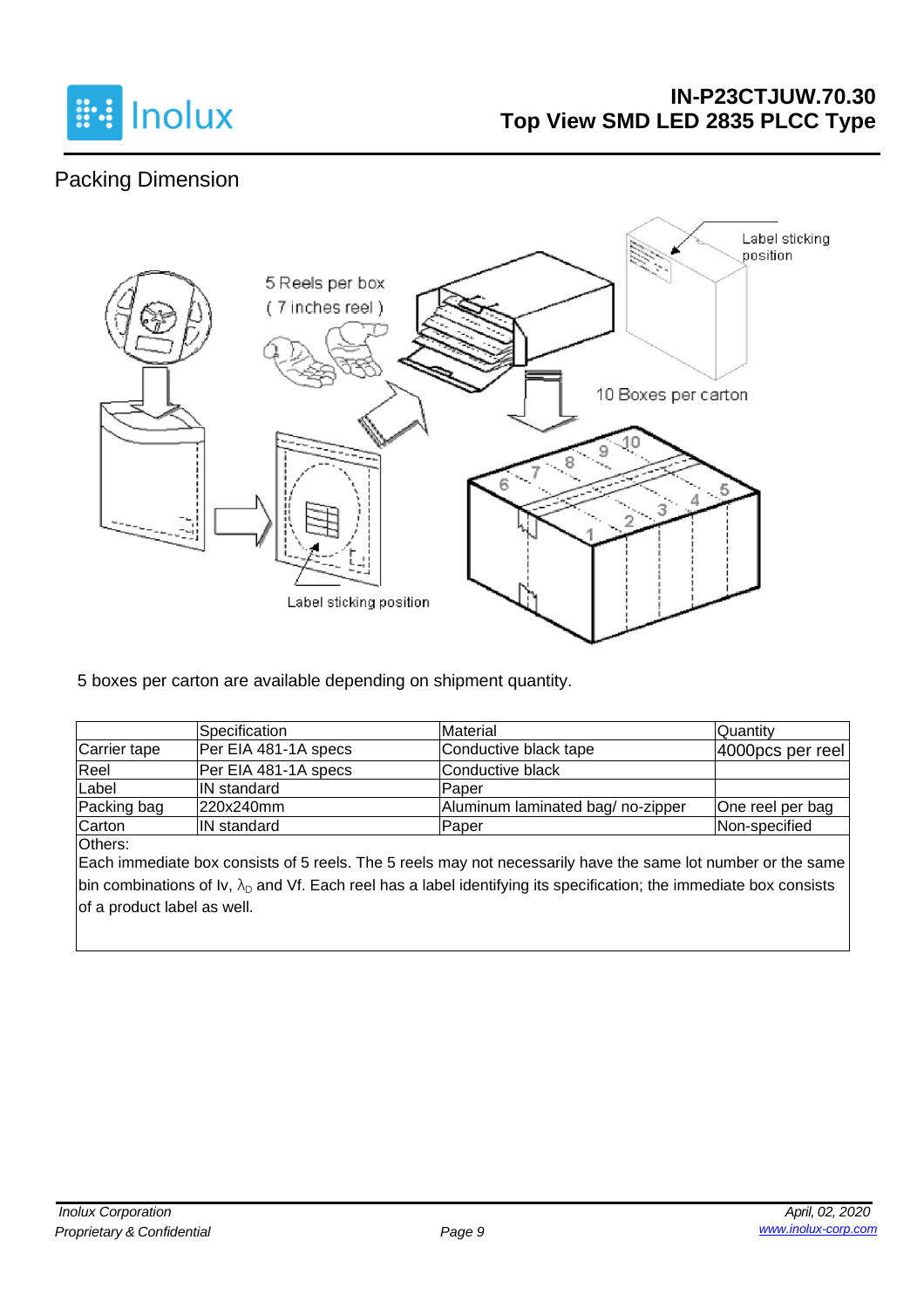

## **Dry Pack**

All SMD optical devices are **MOISTURE SENSITIVE**. Avoid exposure to moisture at all times during transportation or storage. Every reel is packaged in a moisture protected anti-static bag. Each bag is properly sealed prior to shipment.

Upon request, a humidity indicator will be included in the moisture protected anti-static bag prior to shipment.

The packaging sequence is as follows:



### **Reflow Soldering**

- Recommended tin glue specifications: melting temperature in the range of 178~192 <sup>o</sup>C
- The recommended reflow soldering profile is as follows (temperatures indicated are as measured on the surface of the LED resin):

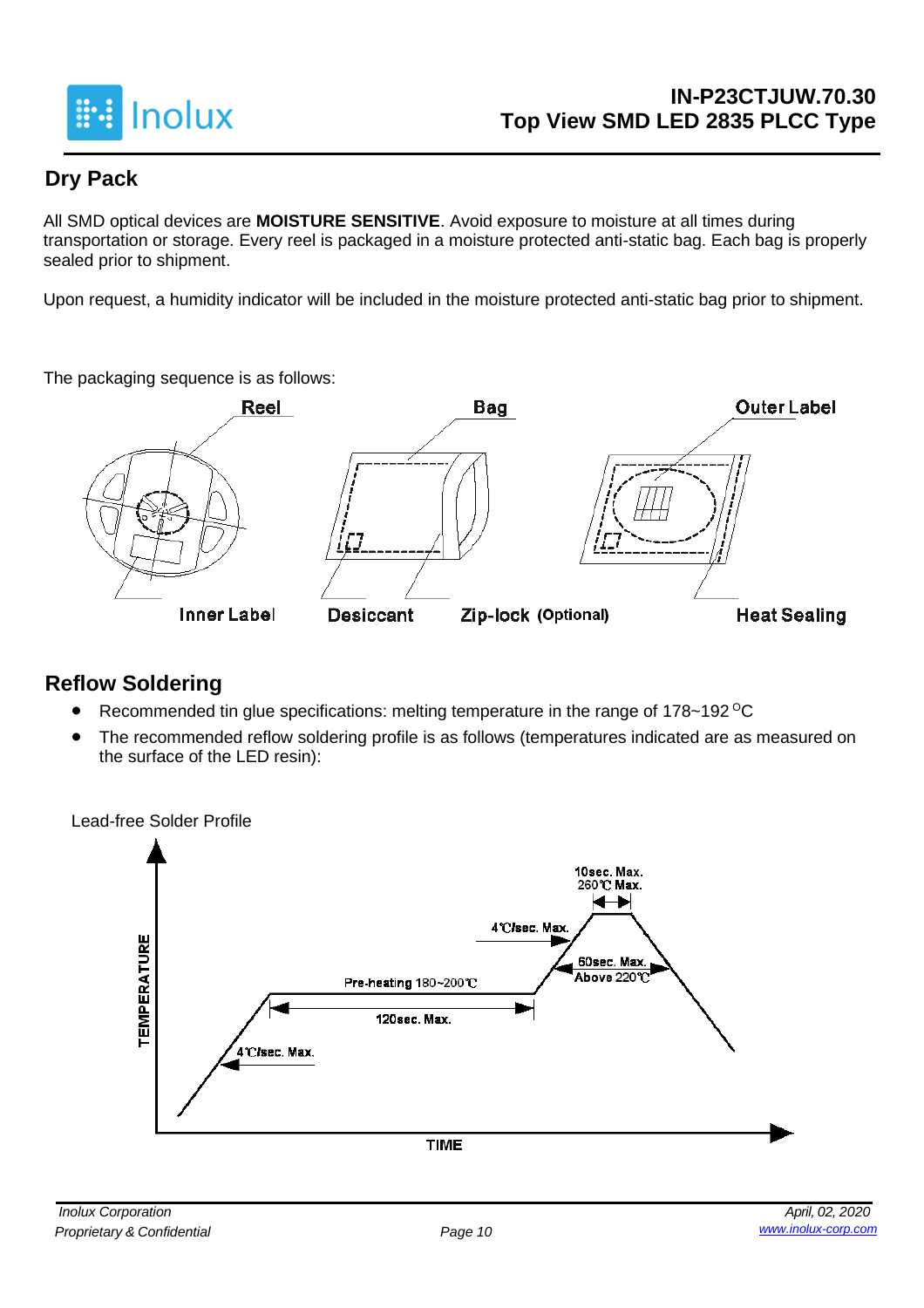

## **Precautions**

- Avoid exposure to moisture at all times during transportation or storage.
- Anti-Static precaution must be taken when handling GaN, InGaN, and AlInGaP products.
- It is suggested to connect the unit with a current limiting resistor of the proper size. Avoid applying a reverse voltage.
- Avoid operation beyond the limits as specified by the absolute maximum ratings.
- Avoid direct contact with the surface through which the LED emits light.
- If possible, assemble the unit in a clean room or dust-free environment.

## **Reworking**

- Rework should be completed within 5 seconds under  $260^{\circ}$ C.
- The iron tip must not come in contact with the copper foil.
- Twin-head type is preferred.

## **Cleaning**

Following are cleaning procedures after soldering:

- An alcohol-based solvent such as isopropyl alcohol (IPA) is recommended.
- Temperature x Time should be  $50^{\circ}$ C x 30sec. or  $<$ 30 $^{\circ}$ C x 3min
- Ultra sonic cleaning: < 15W/ bath; bath volume ≤ 1liter
- Curing:  $100^{\circ}$ C max, <3min

## **Cautions of Pick and Place**

- Avoid stress on the resin at elevated temperature.
- Avoid rubbing or scraping the resin by any object.
- Electro-static may cause damage to the component. Please ensure that the equipment is properly grounded. Use of an ionizer fan is recommended.